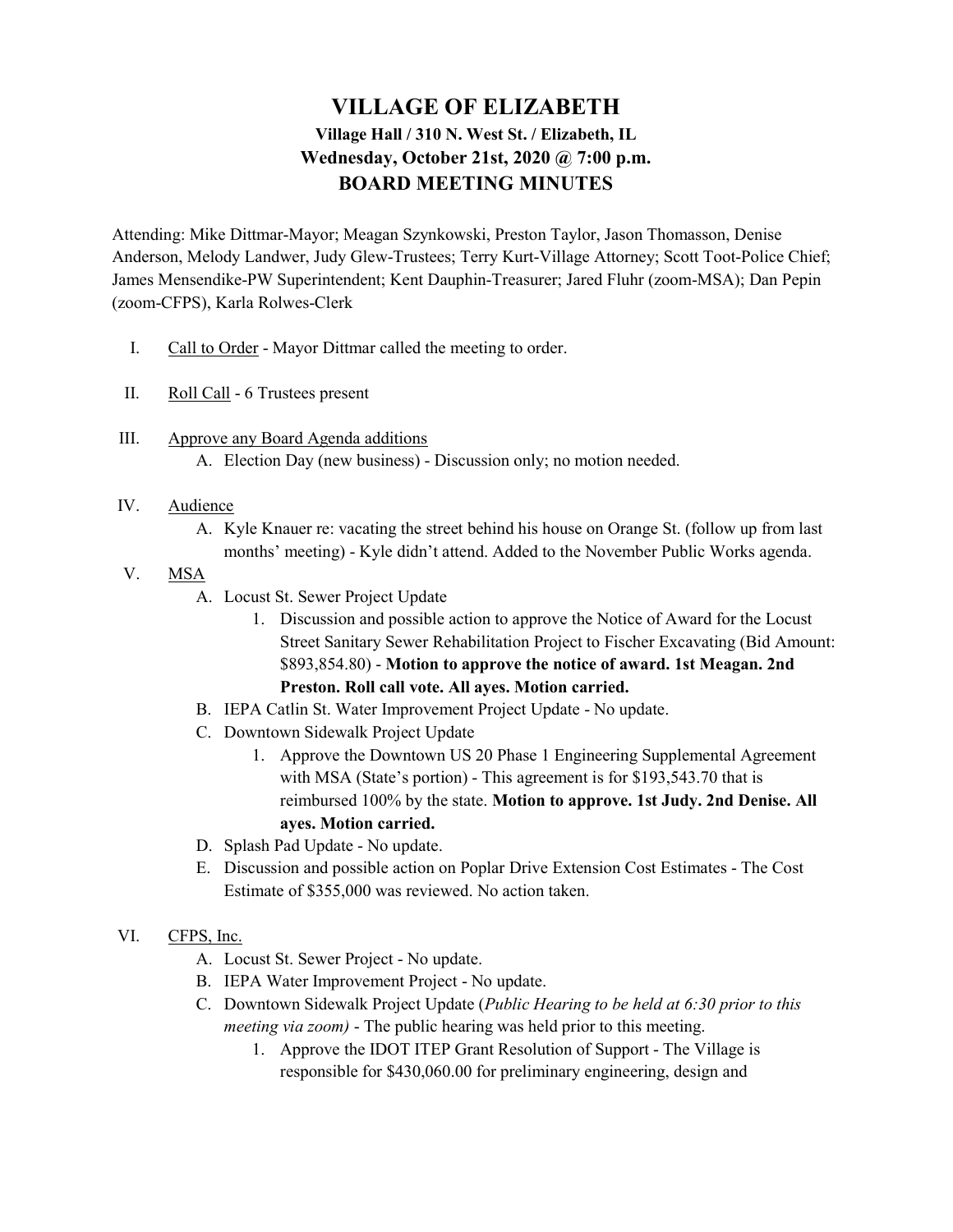construction. Motion to approve the resolution (#2020-1021A). 1st Jason. 2nd Meagan. Roll call vote. All ayes. Motion carried.

- 2. Approve Cost Estimate for ITEP Phase 2 grant application services Dan will have this ready to present at the November Public Works meeting.
- D. Splash Pad Update The DNR recently asked for more information with regards to the environmental information submitted. Dan sent the additional information they requested.
- E. Approve the Redevelopment Agreement for A to Z Environmental Services, Inc. (TIF payout of \$8,018.07 over five years was approved on the consent agenda last month) - Motion to approve the Redevelopment agreement AND the Ordinance for the Redevelopment Agreement (Ord. #2020-1021B). 1st Melody. 2nd Judy. Roll call vote. All ayes. Motion carried.
- F. Approve the Ordinance for the Redevelopment Agreement for A to Z Environmental Services, Inc. - This was included in the motion made above under E.
- VII. Police Report Chief Toot delivered the report.
- VIII. Minutes
	- A. Regular / September 2020 Motion to approve the minutes. 1st Denise. 2nd Melody. All ayes. Motion carried.
	- B. Special Board Meeting 9/24/20 Motion to approve the minutes. 1st Judy. 2nd Melody. All ayes. Motion carried.
	- IX. Consent Agenda Motion to approve. 1st Preston. 2nd Judy. Roll call vote. All ayes. Motion carried.
	- X. Finances
		- A. Treasurer's Report Kent delivered the report. Motion to approve. 1st Denise. 2nd Meagan. All ayes. Motion carried.
		- B. Payment of Bills Motion to pay the bills for a total amount of \$49,024.64. 1st Preston. 2nd Judy. Roll call vote. All ayes. Motion carried.
		- C. Budget
	- XI. Committee Reports
		- A. Public Works
			- 1. Discussion and possible action on the Exterior Beautification Grant for 210 W. Catlin St. - Motion to approve the application for \$500, but wait to pay out until after 5/1/21 when the new FY budget begins. 1st Preston 2nd Judy. Roll call vote. All ayes. Motion carried.
			- 2. Discussion and possible action on the Sidewalk Cost Share for the Lutheran Church (411 Catlin St.) - Application was received but not the cost estimate, so referred to November Public Works.
			- 3. Wall replacement/repair at 319 N. Hickory St. and discussion on handrail requirements - James stated that when Jackson concrete is here setting the panels, he's going to ask them to take the wall back a bit to make the roadway wider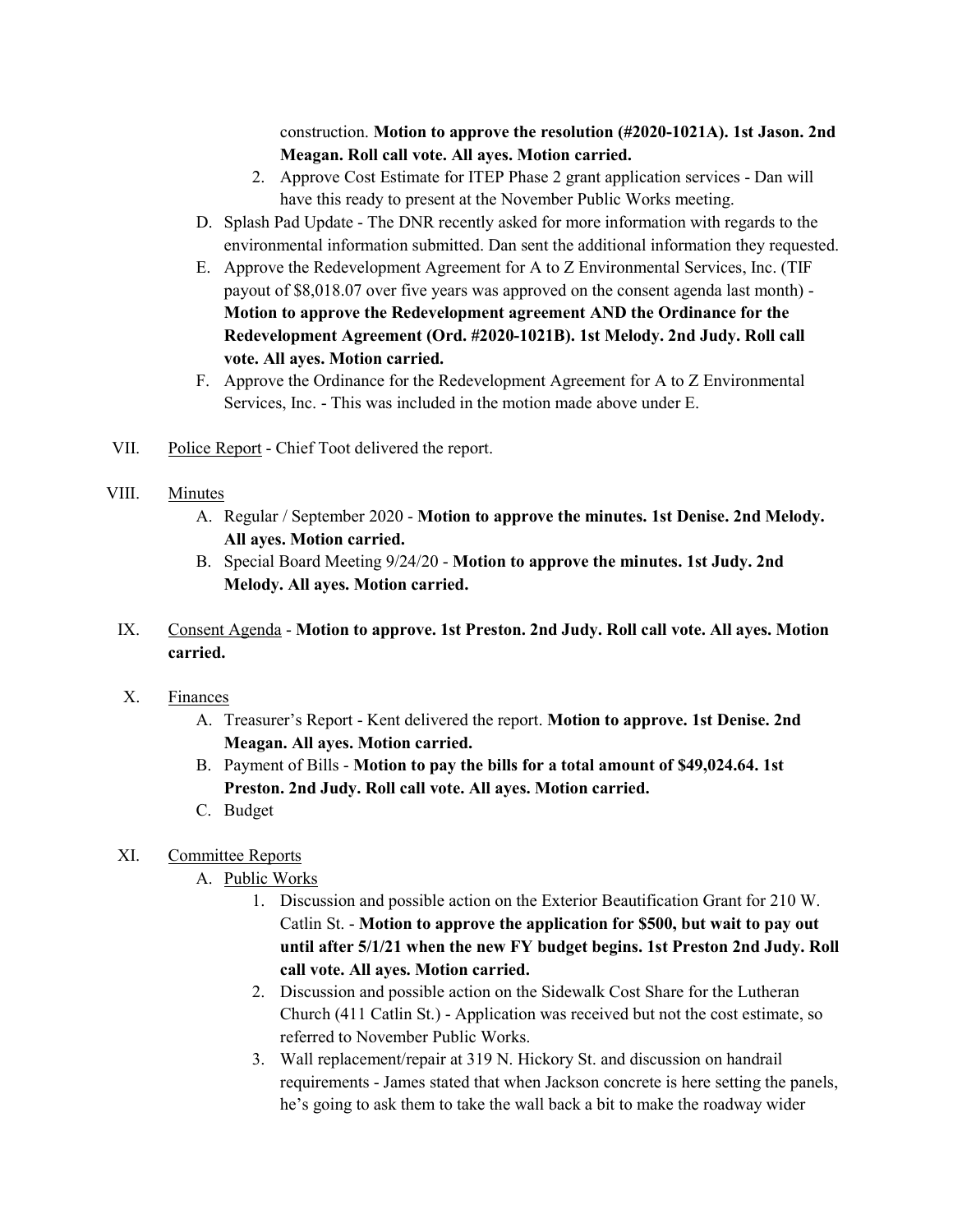since that area is used for on-street parking. The wall will be 30 inches tall. It was determined that a handrail is not needed since there isn't a walkway next to this wall. This project will be completed next year (due to Jackson Concrete's booked schedule).

- 4. Discussion and possible action on the cost estimate for repairs wall repairs (see PW mins) in front of Dave Lamkin's house on Washington St. - This wall repair will be completed this year because railroad ties have already fallen into Dave's yard. This is also a wall that supports our road. James said we were able to save money by incorporating the steps (between his and Heidi Ries' house) into the bid. Sidewalk repair will also be replaced in this area too. A handrail is required here. James is waiting to hear back on a cost estimate for this.
- B. Administrative
- C. Economic Development

## XII. Attorney Comments

- A. Update on IDOT Hwy 20 Maintenance agreement (Review of old agreements and letters) - The Village has gotten all of their correspondence together in preparation for their meeting with IDOT. Reviewed the bad condition of the sinking drain in front of David & Dena Brown's house on Hwy 20. Sits a good 6-8 inches below road level. Main concern is a large semi (which IDOT frequently allows overweight permits) to hit it and have it collapse. This will remain on the agenda for continued updates and discussion. It was decided to push the meeting with IDOT back until late winter/early spring.
- B. Condemning Tract 1 of the Rayhorn survey on Illinois St. (Admin committee approved this on 10/7/20) to begin the process of eminent domain - Terry clarified that "condemnation and eminent domain are the same thing. He said to complete this process, it would cost approximately \$1,000 and take about 4 months. Motion to condemn tract 1 of the survey. 1st Melody. 2nd Judy. Roll call vote. All ayes. Motion carried. One this is complete, the Village will surplus it out and sell it to Carol Rayhorn for \$1 so she can complete the lot sale.

## XIII. Old Business (Other than Committee Mtg Minutes/Consent Agenda)

- A. Apple River Fort annexation update No update.
- B. Streicher property survey (Sycamore St.) Still waiting on a cost estimate from Lyle Eaton. Added to the November Public Works agenda.
- C. TIF Extension update Mike would like these finalized before the end of the year. Karla to work on getting remaining letters finalized.

## XIV. New Business (Other than Committee Mtg Minutes/Consent Agenda)

A. Discussion and possible action on the cost estimate for B.E Creative for building architectural services - Mike spoke with Brian Engle before the meeting. He stated he would work on getting cost estimates for everything on the Village's list for the building at a fee of \$100/hr, not to exceed 30 hours. Brian felt he would take him about 15 hours